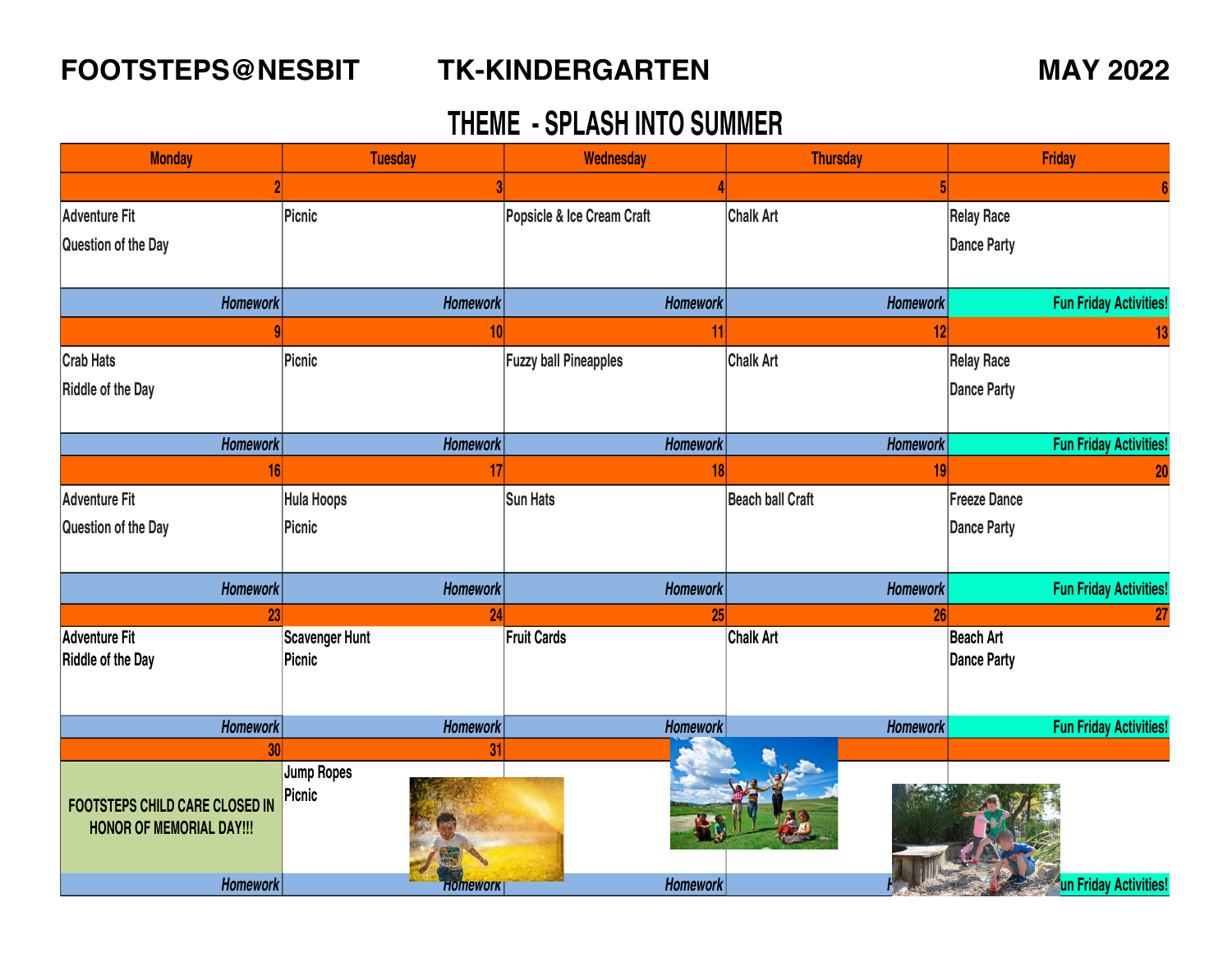### **FOOTSTEPS@NESBIT KINDERGARTEN-FIRST GRADE MAY 2022**

| <b>Monday</b>                         | <b>Tuesday</b>            | Wednesday            | <b>Thursday</b>             | <b>Friday</b>                 |  |
|---------------------------------------|---------------------------|----------------------|-----------------------------|-------------------------------|--|
|                                       |                           |                      |                             |                               |  |
| <b>What is Summer?</b>                | <b>Mother's Day Cards</b> | <b>Summer Trivia</b> | <b>Mother's Day Flowers</b> | <b>Canvas Art</b>             |  |
| <b>Reader of the Day</b>              | Yoga                      | <b>Abstract Art</b>  | <b>Music</b>                | <b>Nature Walk</b>            |  |
|                                       |                           |                      |                             |                               |  |
| <b>Homework</b>                       | <b>Homework</b>           | Homework             | <b>Homework</b>             | <b>Fun Friday Activities!</b> |  |
|                                       | 10                        | 11                   | 12                          |                               |  |
| Red light, Green light                | <b>Rock Art</b>           | Picnic (Lunch)       | <b>Outside Reading</b>      | <b>Flower Wreaths</b>         |  |
| <b>Reader of the Day</b>              | Yoga                      | <b>Abstract Art</b>  | <b>Music</b>                | <b>Nature Walk</b>            |  |
|                                       |                           |                      |                             |                               |  |
|                                       |                           |                      |                             |                               |  |
| <b>Homework</b>                       | <b>Homework</b>           | Homework             | <b>Homework</b>             | <b>Fun Friday Activities!</b> |  |
| 16                                    | 17                        | 18                   | 19                          | 20                            |  |
| <b>Mother May I?</b>                  | <b>Peacock Craft</b>      | <b>Running Games</b> | Picnic (Snack)              | <b>Bird Houses</b>            |  |
| <b>Reader of the Day</b>              | Yoga                      | <b>Abstract Art</b>  | <b>Music</b>                | <b>Nature Walk</b>            |  |
|                                       |                           |                      |                             |                               |  |
| Homework                              | <b>Homework</b>           | <b>Homework</b>      | Homework                    | <b>Fun Friday Activities!</b> |  |
| 23                                    |                           | 25                   | 26                          |                               |  |
| Pasta Sun Craft                       | <b>Simon Says</b>         | Dodgeball Game       | <b>Musical Chairs</b>       | <b>Flower Bouquet</b>         |  |
| <b>Reader of the Day</b>              | Yoga                      | <b>Abstract Art</b>  | <b>Music</b>                | <b>Nature Walk</b>            |  |
| <b>Homework</b>                       | <b>Homework</b>           | <b>Homework</b>      | <b>Homework</b>             | <b>Fun Friday Activities!</b> |  |
| 30 <sub>l</sub>                       | 31                        |                      |                             |                               |  |
|                                       | Picnic<br>Yoga            |                      |                             |                               |  |
| <b>FOOTSTEPS CHILD CARE CLOSED IN</b> |                           |                      |                             |                               |  |
| <b>HONOR OF MEMORIAL DAY!!!</b>       |                           |                      |                             |                               |  |
|                                       |                           |                      |                             |                               |  |
| Homework                              | <b>Homework</b>           | <b>HOMEWOrk</b>      | <b>Homework</b>             |                               |  |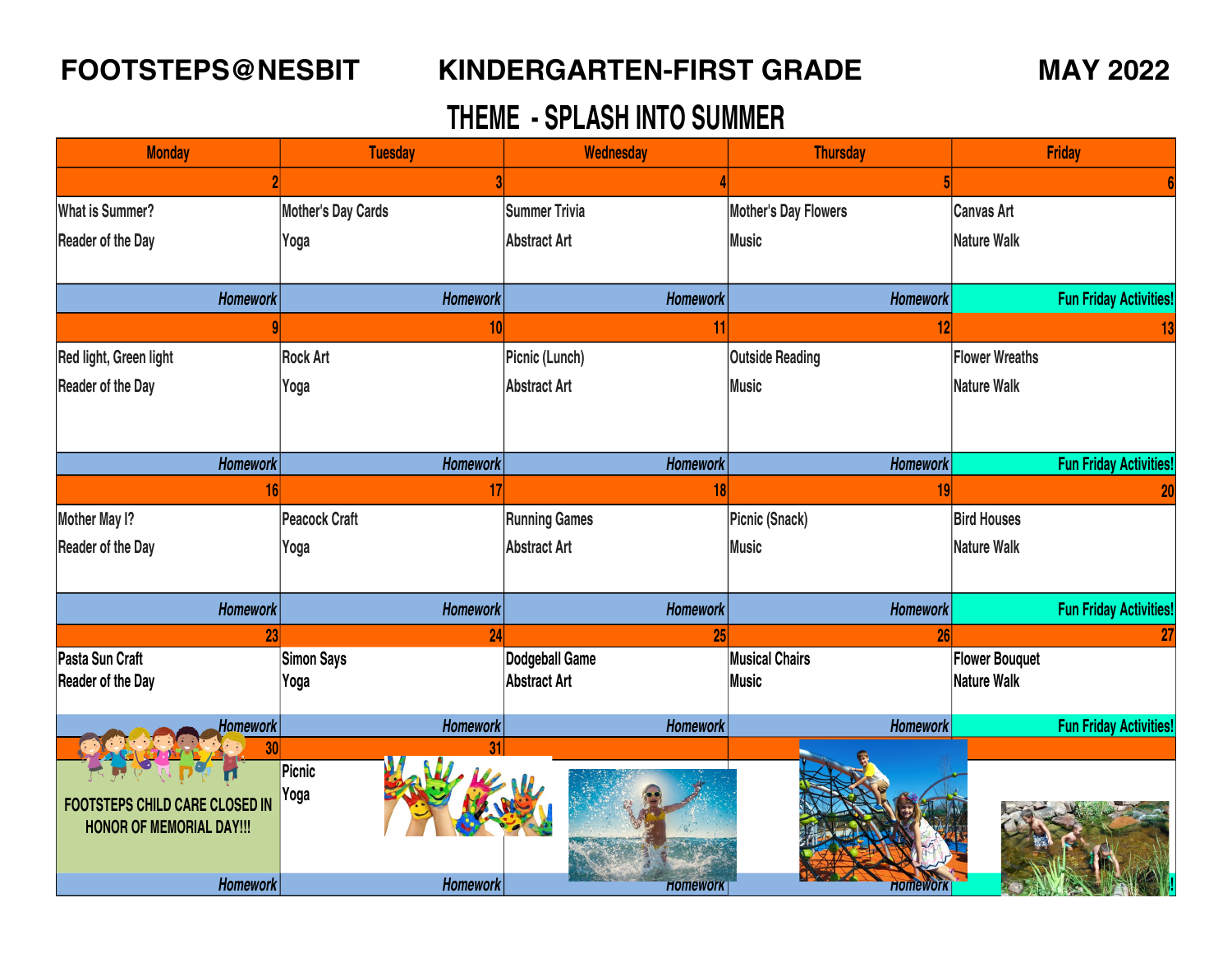| <b>Monday</b>                                                            | <b>Tuesday</b>                       | Wednesday                               | <b>Thursday</b>             | Friday                        |
|--------------------------------------------------------------------------|--------------------------------------|-----------------------------------------|-----------------------------|-------------------------------|
|                                                                          |                                      |                                         |                             |                               |
| <b>Free Expression Summer Art</b>                                        | <b>Identify Plants in the School</b> | Making Favorite Fruit Art/ Mother's Day | Ice Cream Fun Art           | <b>Board Games</b>            |
| <b>Survival Island</b>                                                   | <b>Ring of Fire</b>                  | <b>Dodgeball</b>                        | <b>RPG</b>                  | <b>Capture the Flag</b>       |
|                                                                          |                                      |                                         |                             |                               |
| Homework                                                                 | <b>Homework</b>                      | <b>Homework</b>                         | Homework                    | <b>Fun Friday Activities!</b> |
|                                                                          | 10                                   |                                         | 12                          |                               |
| <b>Paper Pinwheels</b>                                                   | <b>Kids Science</b>                  | <b>Making Pom Pom Bookmarks</b>         | <b>Word Search</b>          | <b>Board Games</b>            |
| <b>Survival Island</b>                                                   | <b>Ring of Fire</b>                  | <b>Dodgeball</b>                        | <b>RPG</b>                  | <b>Capture the Flag</b>       |
|                                                                          |                                      |                                         |                             |                               |
| <b>Homework</b>                                                          | <b>Homework</b>                      | <b>Homework</b>                         | <b>Homework</b>             | <b>Fun Friday Activities!</b> |
| 16 <sup>1</sup>                                                          | 17                                   | 181                                     | 19                          | 20                            |
| <b>Make Yarn Rainbows</b>                                                | <b>Cartoon Drawing</b>               | <b>Geometric Pineapple</b>              | <b>Friendship Bracelets</b> | <b>Board Games</b>            |
| <b>Survival Island</b>                                                   | <b>Ring of Fire</b>                  | <b>Dodgeball</b>                        | <b>RPG</b>                  | <b>Capture the Flag</b>       |
|                                                                          |                                      |                                         |                             |                               |
| <b>Homework</b>                                                          | <b>Homework</b>                      | <b>Homework</b>                         | <b>Homework</b>             | <b>Fun Friday Activities!</b> |
| 23                                                                       | 24                                   | 25                                      | 26                          | 27                            |
| <b>Handprint Doodle Art</b>                                              | <b>Crosswords</b>                    | <b>Thumbprint Dandelion</b>             | Paper Flower 3D             | <b>Board Games</b>            |
| <b>Survival</b>                                                          | <b>Ring of Fire</b>                  | Dodgeball                               | <b>RPG</b>                  | Capture the Flag              |
| <b>Homework</b>                                                          | <b>Homework</b>                      | <b>Homework</b>                         | <b>Homework</b>             | <b>Fun Friday Activities!</b> |
| 30                                                                       | 31                                   |                                         |                             |                               |
| <b>FOOTSTEPS CHILD CARE CLOSED IN</b><br><b>HONOR OF MEMORIAL DAY!!!</b> | Summer Trivia<br><b>Ring of Fire</b> |                                         |                             |                               |
| <b>Homework</b>                                                          | <b>Homeworl</b>                      | Homework                                |                             | <b>Fun Friday Activities!</b> |